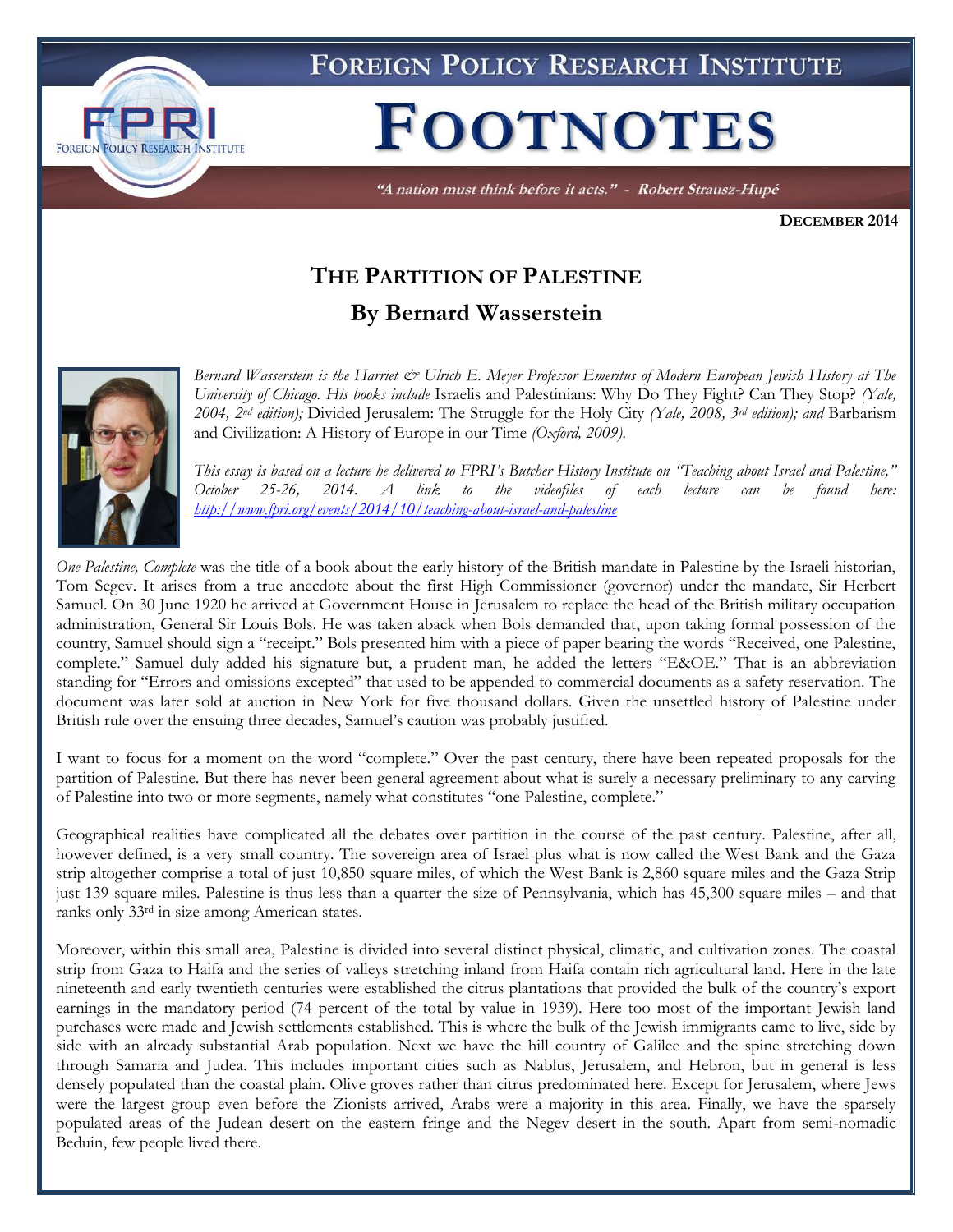Into this compact but complex territory there came to be packed a population that grew from about 600,000 a century ago to twelve million today. This twentyfold increase is one of the most rapid for any country in the world. The coast between Gaza and Haifa ranks with places like Hong Kong as one of the most densely populated territories on earth. Most of this area is now urban or semi-urban. In 1914 about ten percent of the population of Palestine was Jewish and the rest mainly Arab. Today, in the area between the River Jordan and the Mediterranean, about half the people are Jewish and half Arab. Given the virtual end of net Jewish immigration over the past decade and the higher Arab than Jewish birth rate, the Arab population is already now moving into a majoritarian position.

It is with these geographic and demographic facts that proponents of partition have had to grapple. One consequence is that Palestine could never be partitioned simply by a line drawn through the middle, whether north/south like Germany between 1949 and 1990 or east-west, like Korea at the 38<sup>th</sup> parallel since 1948.

Moreover, the mingling of Arab and Jewish populations in different parts of the country meant that no straightforward Gordian cut could be devised that would separate out the two ethnic groups into contiguous states without either forced migrations or large minority enclaves. Hence the complexity of all the partition proposals that have ever been put forward.

The first significant proposal for a partition of Palestine was offered in 1916 by the Anglo-French agreement known as the Sykes-Picot pact. This was, of course, devised as a partition not between Jews and Arabs but between the British and the French. At the time, Allied forces were battling the Turks on the Sinai front. The British were engaged in simultaneous, tortuous discussions not only with the French but also with the Russians, the Italians, the Sherifian Arabs (followers of the Sherif Hussein of Mecca), and the Zionists over the future of the Ottoman Empire's possessions in the Fertile Crescent in the event of an Allied victory. Sir Mark Sykes and François Georges-Picot agreed that central Palestine would be internationalized – but exactly what that would mean was left unclear.

Then came, in rapid succession, the Lloyd George government's Balfour Declaration in favor of Zionism in November 1917, the dramatic British conquest of Jerusalem in December, the final defeat of the Turks in October 1918 and the ensuing collapse of the Ottoman empire, the establishment of a British military regime in Palestine west of the River Jordan, of a French administration in Lebanon, and of an Arab one, headed by the Emir Faisal (son of Sherif Hussein), in Damascus.

When Samuel assumed power in Palestine in 1920, his authority was limited by the Foreign Office to the zone west of the Jordan that had previously been under the control of the British military administration. In July 1920 the French unceremoniously booted Faisal out of Damascus. He was consoled by the British with the throne of British-controlled Mesopotamia (today's Iraq). But his brother Abdullah, vowing revenge against the French, led a force of his Beduin followers from the Hejaz into the semi-anarchic area east of the Jordan. The British feared that a clash between Abdullah and the French might provide a pretext for their Gallic allies, now their bitter rivals for hegemony in the Near East, to implant themselves in that area. French rule over Transjordan would upset the Sykes-Picot treaty by cutting off British-controlled Mesopotamia from Palestine.

In 1921, therefore, the Colonial Secretary, Winston Churchill, made a deal with Abdullah. In return for a promise not to attack the French in Syria, Abdullah was installed as Emir of Transjordan under the effective supervision of British advisers. The British mandate for Palestine was expanded eastwards to embrace Transjordan, with the proviso that the clauses of the draft mandate allowing for the establishment of a Jewish National Home under British protection should not apply east of the Jordan. The arrangement was enshrined in the Churchill White Paper (policy statement) of 1922, accepted by the Zionist Organization, and approved by the League of Nations.

Transjordan was thus, [as Adam Garfinkle correctly pointed out earlier,](http://www.fpri.org/articles/2014/11/origins-palestine-mandate)<sup>1</sup> added on to the mandate in 1921-2. It is important to establish this clearly because of a mythic history of Palestine, embraced by the Revisionist Zionist movement (ultra-nationalist ideological ancestors of today's ruling Likud party in Israel) and to be found in many uncritical books on the subject: this has it that these events marked the first "partition" of Palestine. If the greater part of the "Palestine, complete" was lopped off at that time, so the argument goes, any demand for a further partition (a.k.a. the "two-state solution") must be weakened to the point of illegitimacy. But the reality is that Palestine was not partitioned in 1921-2. The Balfour Declaration had not specified any particular area for the Jewish National Home that was to be set up "in Palestine." Samuel's administration, when he signed that receipt in 1920, extended only as far as the Jordan River, by order of the Foreign Secretary, Lord Curzon. Palestine was expanded, not partitioned, by Winston Churchill.

 $\overline{a}$ 

<sup>&</sup>lt;sup>1</sup> "Origins of the Palestine Mandate," by Adam Garfinkle, *Footnotes*, November 2014.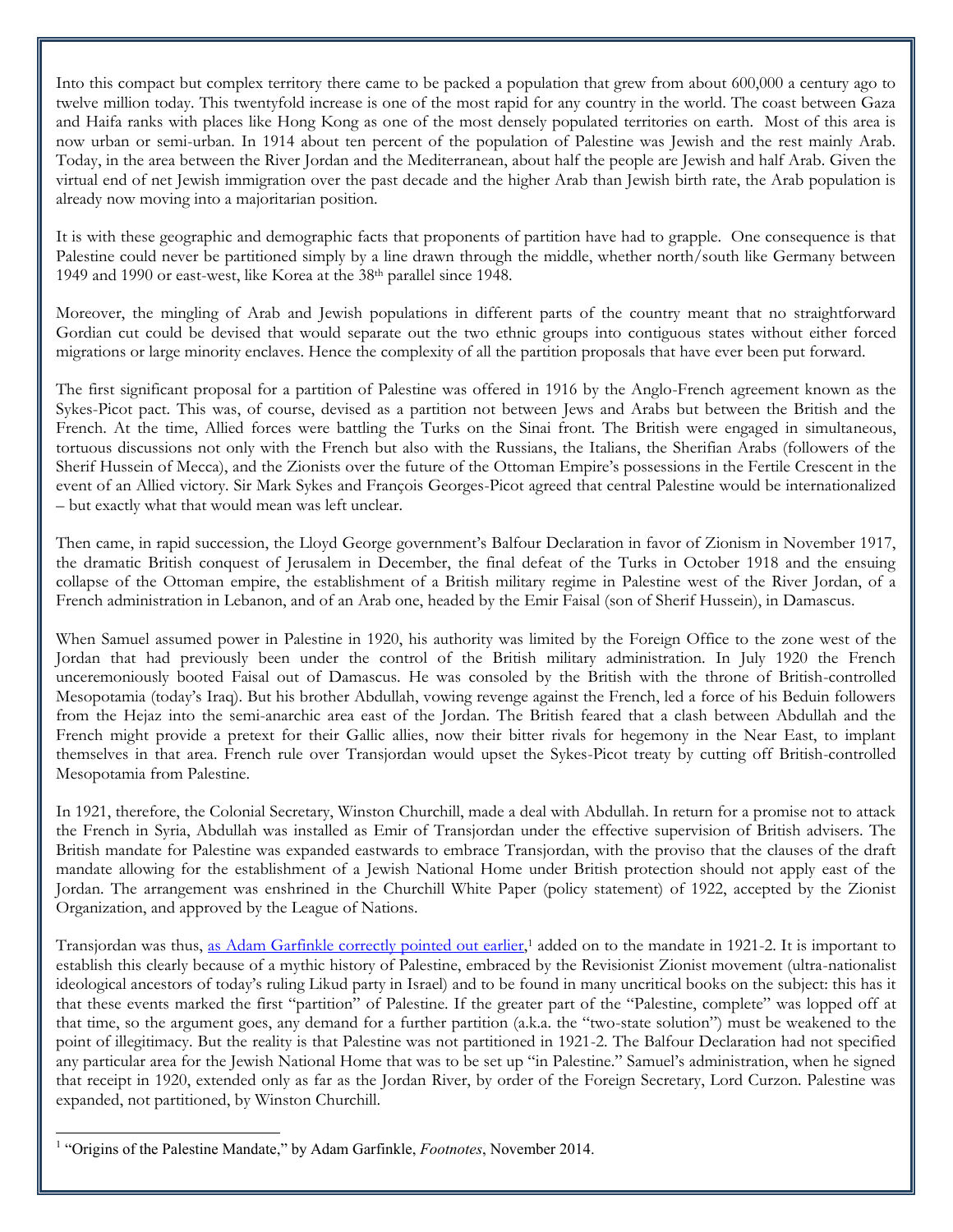A genuine partition of Palestine entered the realm of realistic political discussion in 1937. Following the outbreak of a major Arab revolt against British rule and against Zionism, a Royal Commission, headed by Earl Peel, recommended that Palestine be divided into a Jewish state (a small area on the coast), a larger Arab state (to be linked with Transjordan), and a residual British mandatory area (including an area stretching from Jerusalem to the coast). The scheme was dismissed out of hand by the Arabs. It was also rejected by the Zionists. Nevertheless, the Zionist Congress, under the leadership of Chaim Weizmann, accepted the principle of partition while demanding more generous borders for the Jewish state. The plan was rife with difficulties, one of them being that, at any rate at the outset, the proposed Jewish state would have only the barest majority of Jews. As it turned out, the idea was shelved and ultimately abandoned by the British in 1939, under the strategic pressures of an impending war.

During and after World War II a variety of further partition plans were put forward but it was not until 1947 that one came close to implementation. This was the proposal of the United Nations Special Committee on Palestine, constituted after Britain, despairing of an agreement between Arabs and Jews, had decided to turn the mandate over to the successor organization to the League of Nations. The UN plan provided for a larger Jewish state than that proposed in 1937. Under this plan too Jerusalem would have had a special status as an international city under the authority of the United Nations, for at least ten years. The borders proposed for the new states were intended to provide for the largest possible majority of Jews within the Jewish area plus sufficient space for the Jewish population to grow by means of immigration. The zigzag pattern of frontiers, apparently creating two inextricably tangled states, was deliberately intended by UNSCOP to compel the two sides to cooperate with each other. This expectation proved woefully unrealistic.

The partition plan was endorsed by the UN General Assembly on 29 November 1947. The Arabs rejected the idea bag and baggage. The Zionists accepted it publicly but privately prepared for war. The British ostensibly refused to take responsibility for imposing partition. Secretly, however, as Avi Shlaim showed in his book *Collusion Across the Jordan*, they sponsored negotiations between the Zionists and Abdullah's regime in Transjordan. The British, after all, had no interest in allowing their sworn enemy, the Mufti of Jerusalem, Haj Amin al-Husseini, the leader of the Arab revolt in the 1930s, to take over the putative Palestinian Arab state. On this point the Zionists and Abdullah too were of one mind. Their secret talks led to a tacit understanding: Abdullah would offer only token resistance to the establishment of the Jewish state. In return, Israel would allow him to take over most of the area designated for the Palestinian Arab state and add it to his domain. At the time what came to be called the "West Bank" was almost entirely Arab-populated. There was no agreement, however, over Jerusalem. The holy city was bitterly contested between Transjordanian and Israeli forces. In the end it was partitioned for nineteen years between the mainly Arab eastern districts and mainly Jewish western ones.

In the 1948-9 Israel-Arab war, Israel succeeded in expanding the area under her control so as to provide for more defensible borders. The greater part of the Arab population of that area was expelled or fled, leaving a large Jewish majority in the new state. The refugees found shelter in camps in the West Bank, the Gaza strip (under Egyptian military rule), Syria, and Lebanon. The camps developed into semi-permanent slums. Descendants of the 1948 refugees largely remain to this day in those squalid dwellings which they refuse to call home. Unlike the Jewish immigrants to Israel from Europe and Arab lands, the Palestinian refugees did not, in the main, integrate into their new surroundings. They retained, if anything reinforced, their sense of a distinctive identity and their suppurating historical grievance. No Israeli-Arab peace plan, however attractive otherwise, that failed to take account of and somehow address their demand for a 'right of return' could have any hope of success.

After the Israel-Arab armistice agreements of 1949 the word partition faded for a time from discussion of the Arab-Israeli conflict. Most Arabs continued to reject the very existence of Israel. Israel refused to contemplate surrender of any territory or the return of significant numbers of Arab refugees to their former homes in Israel. In fact, by one means or another, more Arabs were compelled to leave Israel over the next few years as the armistice lines hardened into real borders.

The war of 1967 marked another decisive watershed. Israel conquered the whole of the remainder of former mandatory Palestine plus the Syrian Golan Heights and the Sinai Peninsula, Egyptian sovereign territory. Golan and Sinai held only small populations, in neither case Palestinians. But the West Bank and Gaza were heavily populated. Suddenly 36 percent of all the people living under Israeli rule were Arabs. Thereafter the proportion rose inexorably. So long as the Arab minority had no control over their own political destiny, the conflict could not and cannot be resolved.

Ever since 1967, therefore, Israel has faced the dilemma of whether to remain in occupation of all or part of these lands, with their Arab populations, or to retract to something closer to her pre-1967 borders. By successive agreements with Egypt, culminating in a peace treaty in 1979, she withdrew from Sinai in stages between 1973 and 1985. Following a 'disengagement'